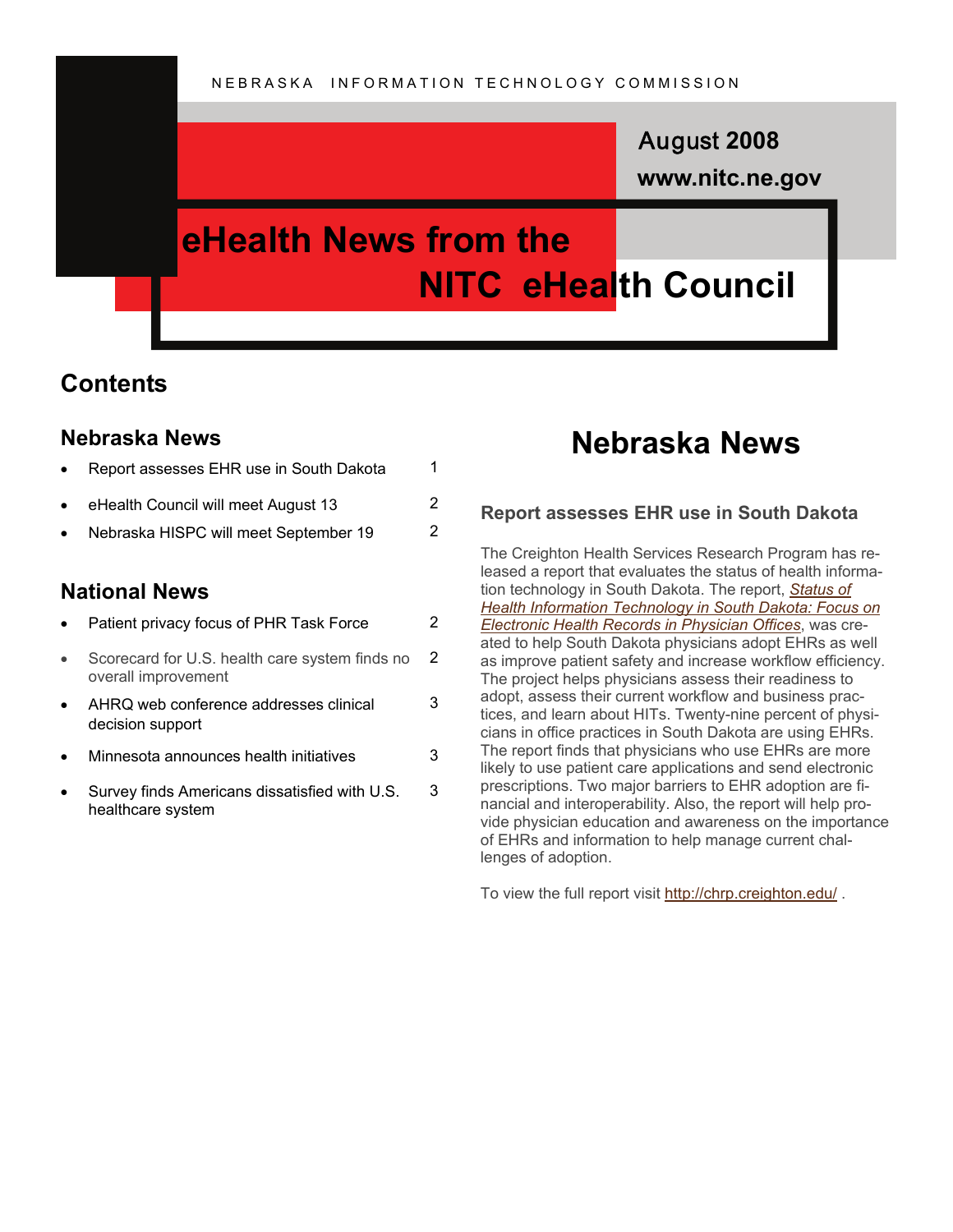# **eHealth News**

#### **eHealth Council will meet August 13**

The eHealth Council will meet August 13, 2008 from 9:15 AM CT – 12:00 noon at the Governor's Residence, 1425 H Street in Lincoln.

#### **Nebraska HISPC will meet Sept. 19**

The Nebraska Health Information Security and Privacy Committee (HISPC) will meet on Sept. 19, 2008 from 12:30 to 1:30 PM at the Nebraska State Office Building, lower level, conference room C, 301 Centennial Mall South, in Lincoln. The Legal and Education Committees will meet from 1:30 to 2:30 PM. The phone bridge number is 402 472-6295.

## **National News**

#### **Patient privacy focus of PHR Task Force**

A special task force created by the Certification Commission for Healthcare Information Technology to provide strategic guidance on development for certification of personal health records (PHRs) has completed its work, recommending a strong focus on patient privacy, with attention to security and interoperability as well.

The PHR Advisory Task Force delivered its recommendations to the Certification Commission which approved them unanimously. The Commission's PHR Work Group received the recommendations and began the process of developing criteria for certification of PHRs.

During its six weeks of work, the Task Force agreed that, with the PHR market still evolving, certification should create a "big tent" that can accommodate a diversity of models and architectures for delivering personal health information to consumers. The group also emphasized that certification should be simple for consumers to understand, offering them a "safety zone" where they could be comfortable that their information was private and secure.

The Advisory Task Force, which includes healthcare, corporate and consumer representatives, will continue to provide input about PHR certification to the Certification Commission's PHR Work Group. In addition, the Task Force recommends that the PHR Work Group and the Commission's Interoperability Work Group collaborate to develop criteria that will ensure that PHRs can send and receive data from as many potential sources as possible, such as ambulatory EHRs, hospital EHRs, payers, pharmacies and labs.

The PHR certification program is expected to launch in mid-2009. Information about the Advisory Task Force's recommendations and its members can be found at <http://cchit.org/phratf>.

#### **Scorecard for U.S. health care system finds no overall improvement**

A new national scorecard from The Commonwealth Fund Commission on a High Performance Health System finds that the U.S. health care system has failed to improve overall and that scores on access have declined significantly since the first national scorecard in 2006. Despite spending more on health care than any other industrialized nation, the U.S. overall continues to fall far short on key indicators of health outcomes and quality, with particularly low scores on efficiency.

In the report, [Why Not The Best? Results From The Na](http://www.commonwealthfund.org/publications/publications_show.htm?doc_id=692682)[tional Scorecard on U.S. Health System Performance,](http://www.commonwealthfund.org/publications/publications_show.htm?doc_id=692682)  [2008,](http://www.commonwealthfund.org/publications/publications_show.htm?doc_id=692682) the U.S. scored an average of 65 out of a possible 100 across 37 key indicators of health outcomes, quality, access, efficiency, and equity—slightly below the overall score in the 2006 scorecard. The scores compare U.S. average performance to rates achieved by top performers within the U.S. or internationally.

Even more troubling, the health system is on the wrong track when it comes to access and affordability. The number of uninsured and underinsured continues to rise. As of 2007, 42 percent of all working age adults were either uninsured or underinsured—up from 35 percent in the four years since 2003.

The U.S. also failed to keep up with improvements made in other countries, falling from 15th to last among 19 industri-

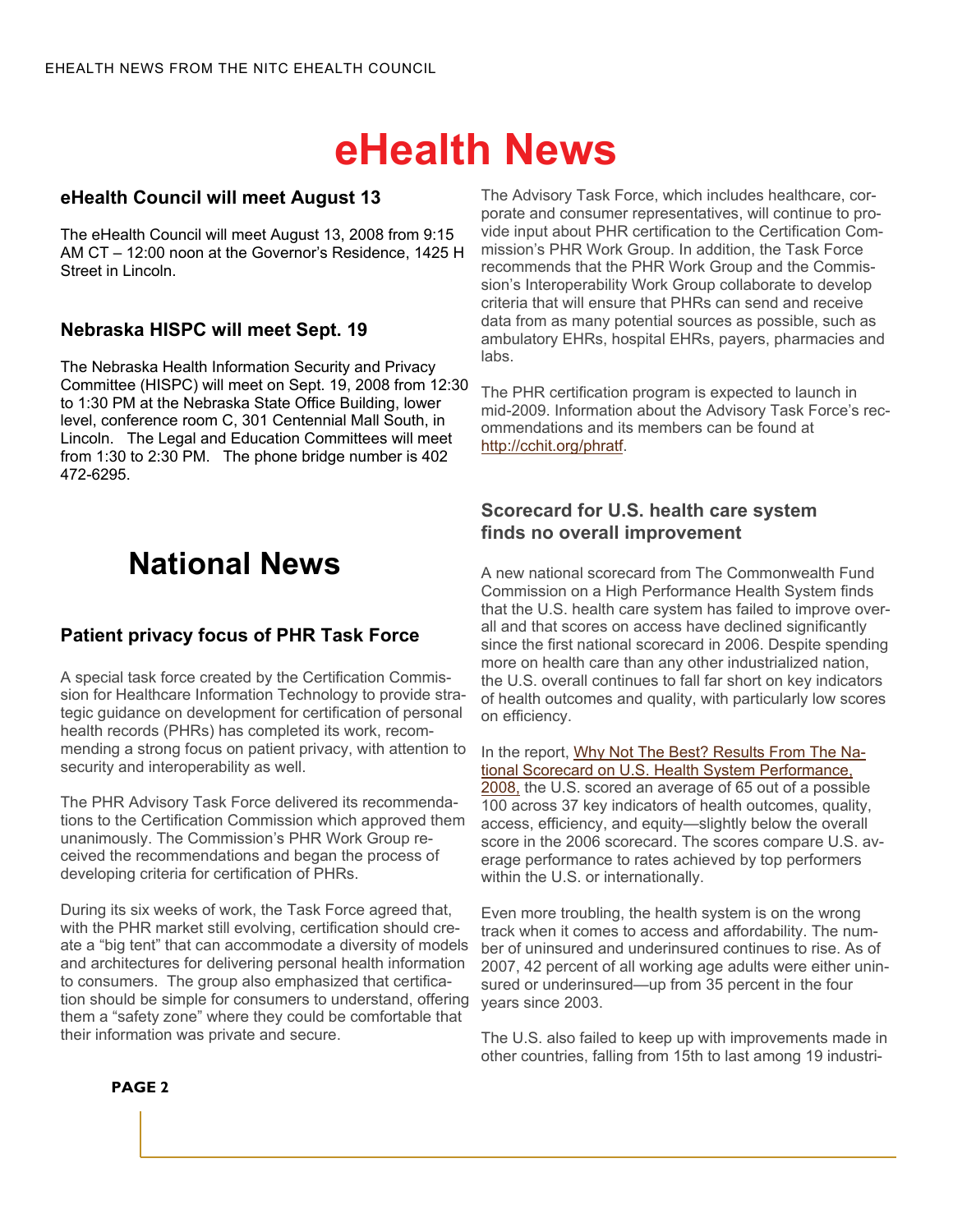# **eHealth News**

alized nations when it comes to premature deaths that could potentially have been prevented by timely access to effective health care. Comparing U.S. average national per-Governor Pawlenty announced the following actions today: formance to benchmarks of achieved performance, the scorecard shows that the U.S. health care system could save 100,000 lives and up to \$100 billion annually if it improved performance on key indicators.

To view the full report visit [http://www.commonwealthfund.org/publications/.](http://www.commonwealthfund.org/publications/publications_show.htm?doc_id=698139) 

#### **AHRQ web conference addresses clinical decision support**

The AHRQ National Resource Center for Health IT is sponsoring a web conference on clinical decision support on September 19, 2008 from 3:30 p.m.—5:00 p.m. ET.

The first in a series of four teleconferences on clinical decision support, this teleconference will address how clinical decision support—a clinical system, application, or process that helps health professionals make good patient care decisions—can help health professionals improve the care delivered to patients. Featured are presenters affiliated with AHRQ's two recently awarded clinical decision support demonstration contracts: Blackford Middleton directs the Clinical Decision Support Consortium; Richard Shiffman directs Guidelines Into Decision Support (GLIDES). Drs. Shiffman and Middleton will discuss the development, adoption, implementation, and evaluation of best practices using clinical decision support, as well as their demonstrations' plans for creating, storing, and replicating clinical decision support elements across multiple clinical sites and ambulatory practices.

To register for this conference, visit [https://nrc.webex.com/mw0305l/mywebex/default.do?](https://nrc.webex.com/mw0305l/mywebex/default.do?siteurl=nrc) [siteurl=nrc.](https://nrc.webex.com/mw0305l/mywebex/default.do?siteurl=nrc)

#### **Minnesota announces health initiatives**

Minnesota Governor Tim Pawlenty announced initiatives that will help consumers take control of their personal health care information, encourage more patient-directed spending decisions for state employees, and engage Minnesotans in health care policy discussions.

- A proposal to give all Minnesotans access to an online personal health portfolio by 2011. As the first step, the Governor has directed the Department of Finance and Employee Relations (DFER) to seek proposals for a secure and portable online personal health portfolio for each of the state's approximately 50,000 employees in 2009.
- As a result of better than expected trends with the Minnesota Advantage Health Plan, the Governor directed DFER to establish a Health Reimbursement Account of up to \$250 for state employees. The creation of a new debit card will also help state employees better manage their existing Flexible Spending Accounts.
- The Governor directed the Minnesota Department of Health to solicit and gather input from Minnesotans on the health care system and how they can be more engaged in health care decision-making.
- To provide an easier and more convenient way to shop for health care, Minnesota's private health plans have agreed to provide pricing and quality data on a single website.

#### **Survey finds Americans dissatisfied with U.S. healthcare system**

Americans are dissatisfied with the U.S. health care system and 82 percent think it should be fundamentally changed or completely rebuilt, according to a new survey released by The Commonwealth Fund.

The survey of more than 1,000 adults was conducted by Harris Interactive in May 2008; and the vast majority of those surveyed—nine out of ten—felt it was important that the two leading presidential candidates propose reform plans that would improve health care quality, ensure that all Americans can afford health care and insurance, and de-

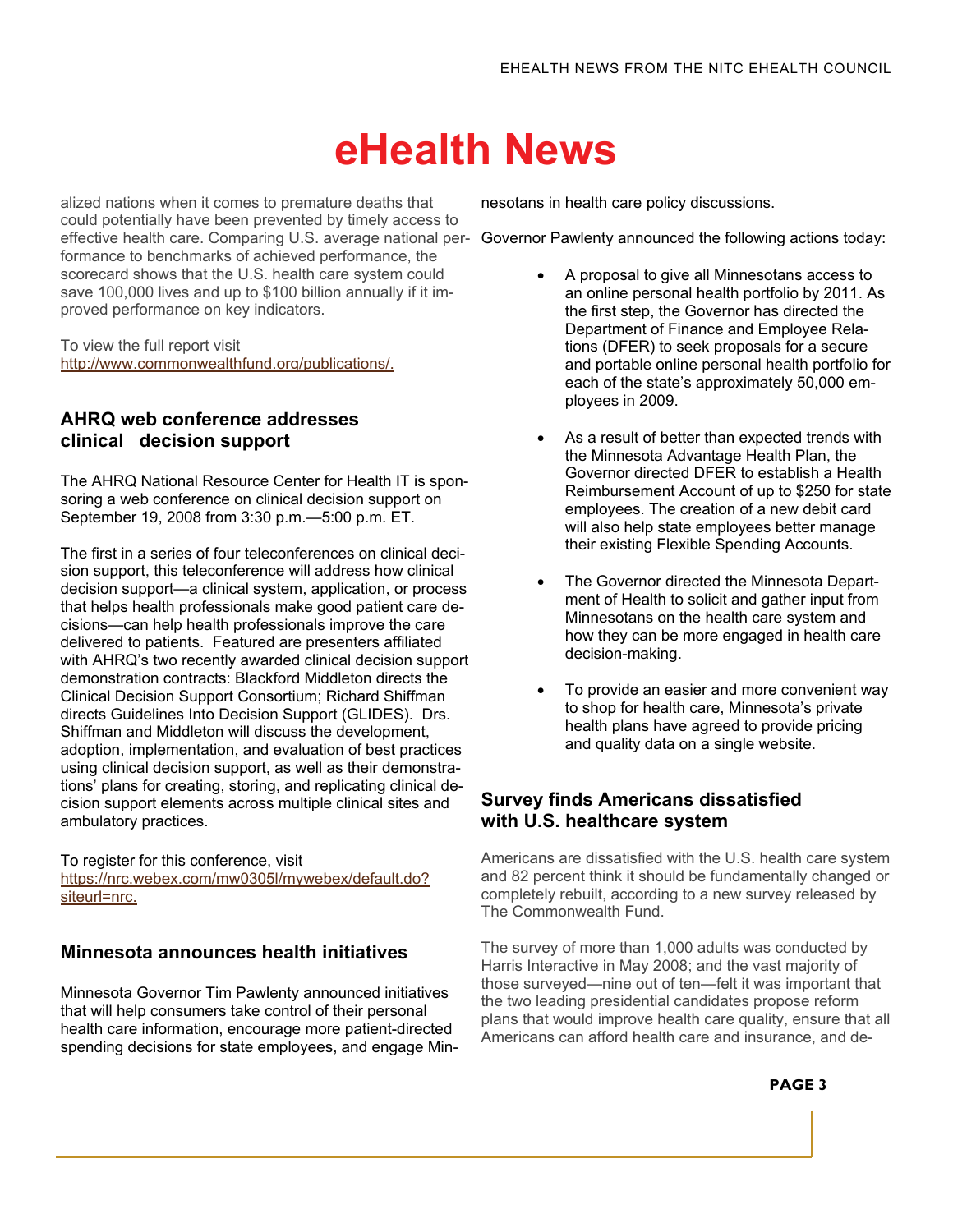# **eHealth News**

crease the number of uninsured. One in three adults report their doctors ordered a test that had already been done or recommended unnecessary treatment or care in the past two years. Adults across all income groups reported experiencing inefficient care. And, eight in ten adults across income groups supported efforts to improve the health system's performance with respect to access, quality and cost.

For more information, visit [www.commonwealthfund.org](http://www.commonwealthfund.org).

To receive *eHealth News from the NITC eHealth Council*, please contact Anne Byers, by calling 402 471-3805 or e-mailing [anne.byers@nebraska.gov](mailto:anne.byers@nebraska.gov).

Check out the eHealth Clearinghouse at [www.nitc.ne.gov/eHc/clearing/](http://www.nitc.ne.gov/eHc/clearing/).

Nebraska Information Technology Commission Office of the CIO 501South 14<sup>th</sup> Street P.O. Box 95045 Lincoln, NE 68509-5045



**PAGE 4**